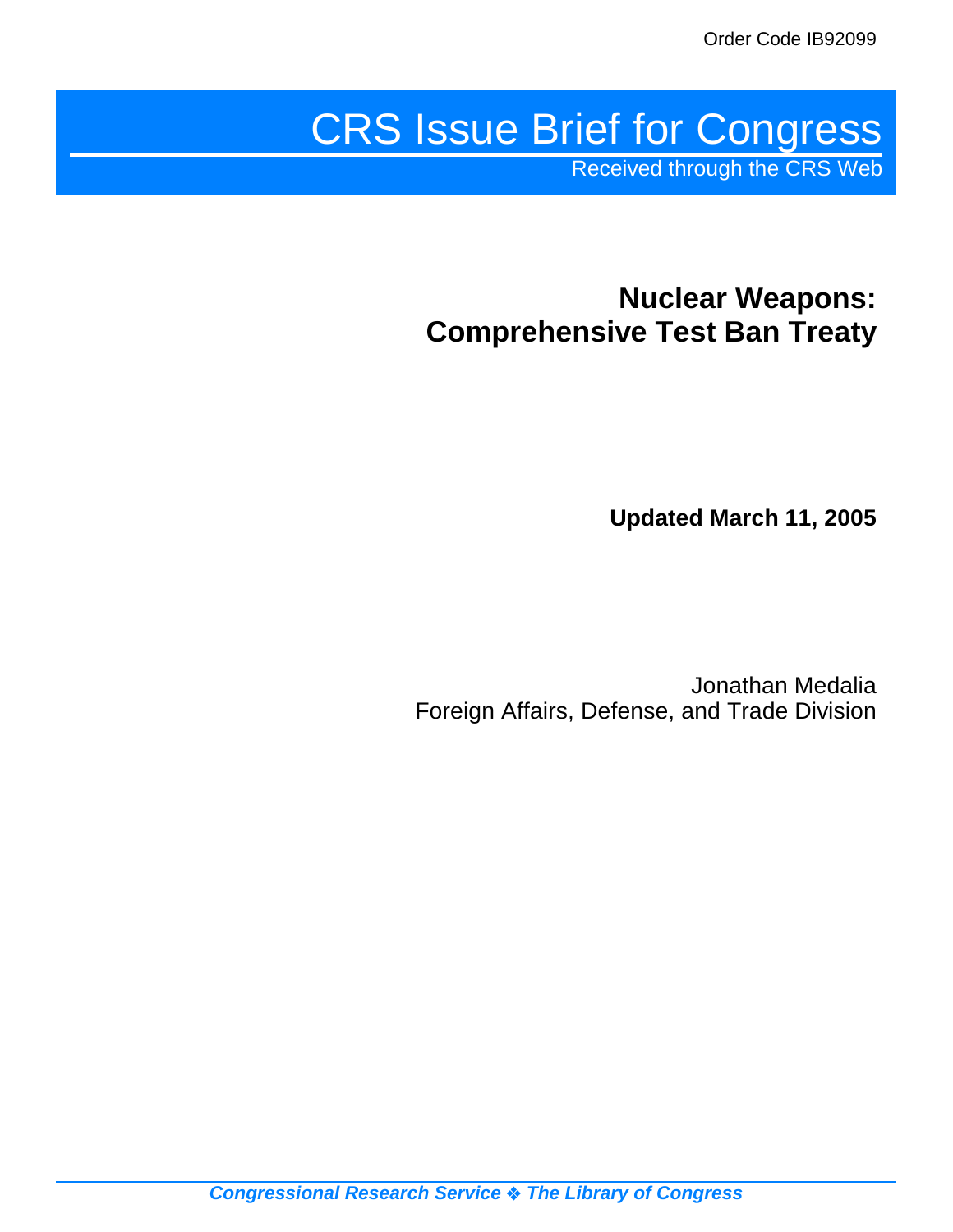# **CONTENTS**

**SUMMARY** 

MOST RECENT DEVELOPMENTS

BACKGROUND AND ANALYSIS

History

National Positions on Testing and the CTBT

The CTBT: Negotiations and Key Provisions

Preparing for Entry into Force

Stockpile Stewardship

CTBT Pros and Cons

**LEGISLATION** 

**CHRONOLOGY** 

FOR ADDITIONAL READING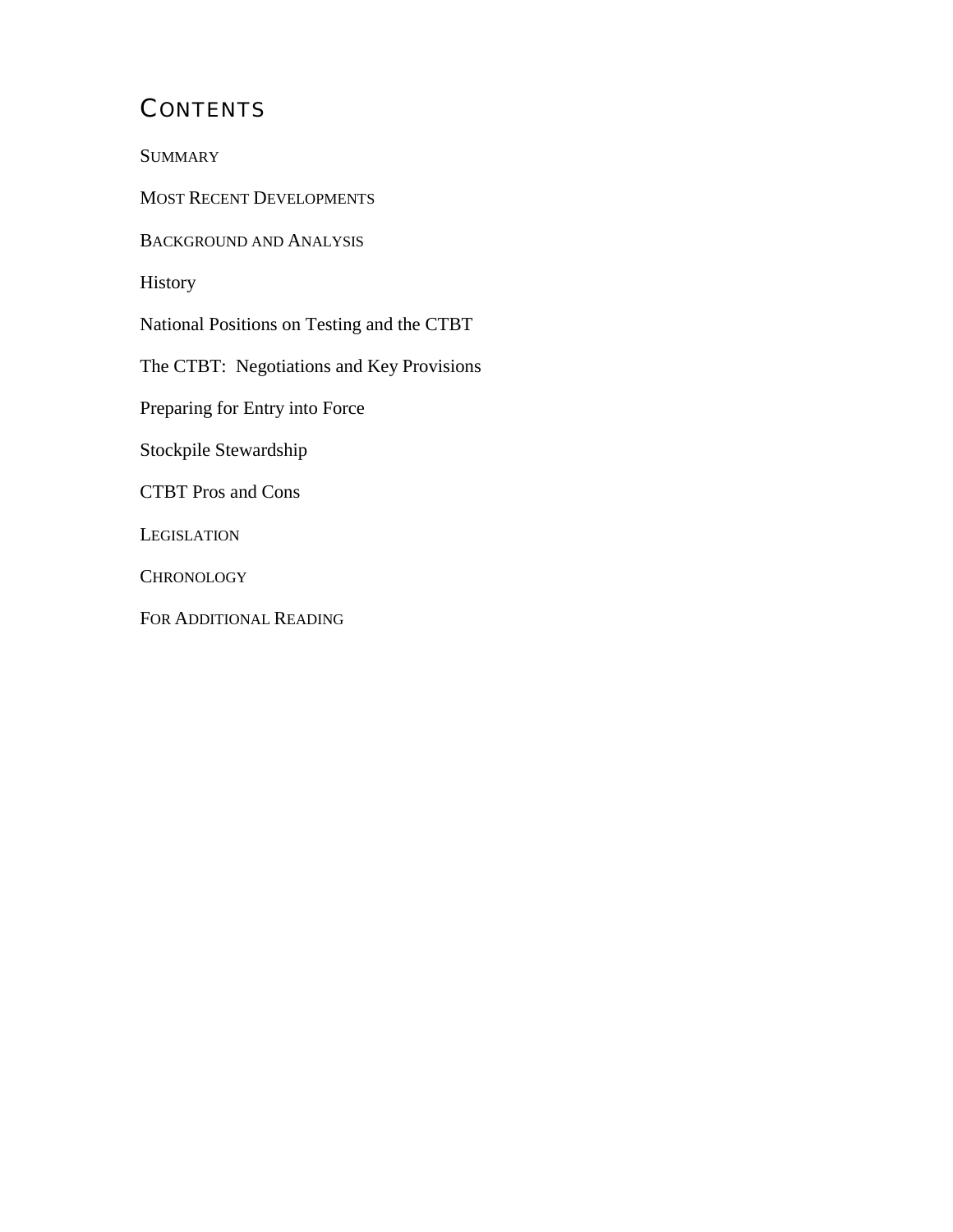#### Nuclear Weapons: Comprehensive Test Ban Treaty

#### SUMMARY

A comprehensive test ban treaty, or CTBT, is the oldest item on the nuclear arms control agenda. Three treaties currently limit testing to underground only, with a maximum force equal to 150,000 tons of TNT. According to the Natural Resources Defense Council, the United States conducted 1,030 nuclear tests, the Soviet Union 715, the United Kingdom 45, France 210, and China 45. The last U.S. test was held in 1992; the last U.K. test, in 1991. Russia claims it has not conducted nuclear tests since 1991.

Since 1997, the United States has held 21 "subcritical experiments" at the Nevada Test Site, most recently on May 25, 2004, to study how plutonium behaves under pressures generated by explosives. It asserts these experiments do not violate the CTBT because they cannot produce a self-sustaining chain reaction. Russia has reportedly held some since 1998, including several in 2000.

In May 1998, India and Pakistan each announced several nuclear tests and declared themselves nuclear weapons states. Each declared a moratorium on further tests, but separately stated, in the summer of 2000, that the time was not right to sign the CTBT.

The U.N. General Assembly adopted the CTBT in September 1996. As of March 11, 2005, 175 states had signed it; 120, including Russia, had ratified; 41 of the 44 states that must ratify the treaty for it to enter into force had signed; and 33 of the 44 had ratified.

In 1997, President Clinton transmitted the CTBT to the Senate. On October 13, 1999,

the Senate rejected the treaty, 48 for, 51 against, 1 present. It is now on the Senate Foreign Relations Committee's calendar. It would require a two-thirds Senate vote to send the treaty back to the President for disposal or to give advice and consent for ratification; few see either event as likely.

In January 2002 the Administration, in briefings on the Nuclear Posture Review, indicated that it continues to oppose the CTBT, continues to adhere to the test moratorium, plans to reduce the time between a decision to conduct a nuclear test and the test itself, is considering modifying existing warheads for use against hard and deeply-buried targets, has not ruled out resumed testing, and has no plans to test. Critics raised concerns about the implications of these policies for testing and new weapons. Congress addresses nuclear weapon issues in the annual National Defense Authorization Act and the Energy and Water Development Appropriations Act.

Congress continues to consider the Stockpile Stewardship Program, which seeks to maintain nuclear weapons without testing. The appropriation for the program (Weapons Activities) was \$5.429 billion for FY2002, \$5.954 billion for FY2003, and \$6.273 billion for FY2004. The Consolidated Appropriations Act, 2005 provided \$6.526 billion for Weapons Activities and \$19.0 million to fund the U.S. contribution to a global system for monitoring events that might violate the treaty. The FY2006 request is \$6.630 billion for Weapons Activities, and \$14.4 million for the monitoring system.

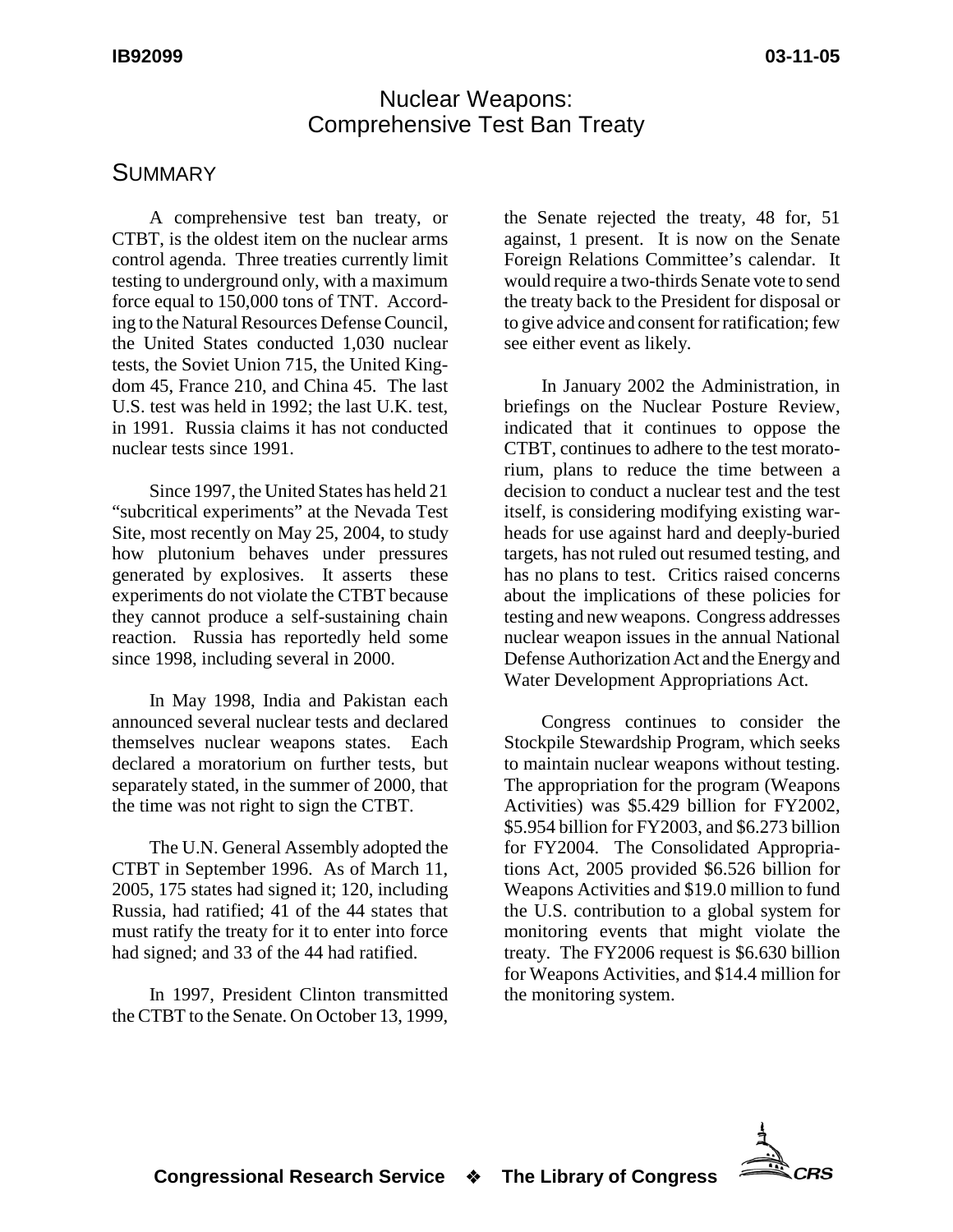#### MOST RECENT DEVELOPMENTS

On March 10, 2005, the European Parliament passed a resolution that, among other things, "reiterates its call for the USA ... to sign and ratify the CTBT." On February 4, 2005, Bahamas became the  $175<sup>th</sup>$  nation to sign the CTBT. The U.N. General Assembly, on December 3, 2004, adopted a resolution calling for early entry into force of the CTBT and calling on states that have signed but not ratified the treaty to "accelerate their ratification processes." On September 24, foreign ministers from 42 nations issued a statement calling entry into force of the CTBT "more urgent today than ever before."

#### BACKGROUND AND ANALYSIS

#### **History**

A ban on nuclear testing is the oldest item on the arms control agenda. Efforts to curtail tests have been made since the 1940s. In the 1950s, the United States and Soviet Union conducted hundreds of hydrogen bomb tests. The radioactive fallout from these tests spurred worldwide protest. These pressures, plus a desire to reduce U.S.-Soviet confrontation after the Cuban Missile Crisis of 1962, led to the Limited Test Ban Treaty of 1963, which banned nuclear explosions in the atmosphere, in space, and under water. The Threshold Test Ban Treaty, signed in 1974, banned underground nuclear weapons tests having an explosive force of more than 150 kilotons, the equivalent of 150,000 tons of TNT, ten times the force of the Hiroshima bomb. The Peaceful Nuclear Explosions Treaty, signed in 1976, extended the 150-kiloton limit to nuclear explosions for peaceful purposes. President Carter did not pursue ratification of these treaties, preferring to negotiate a comprehensive test ban treaty, or CTBT, a ban on all nuclear explosions. When agreement seemed near, however, he pulled back, bowing to arguments that continued testing was needed to maintain reliability of existing weapons, to develop new weapons, and for other purposes. President Reagan raised concerns about U.S. ability to monitor the two unratified treaties and late in his term started negotiations on new verification protocols. These two treaties were ratified in 1990.

With the end of the Cold War, the need for improved warheads dropped and pressures for a CTBT grew. The U.S.S.R. and France began nuclear test moratoria in October 1990 and April 1992, respectively. In early 1992, many in Congress favored a one-year test moratorium. The effort led to the Hatfield amendment to the FY1993 Energy and Water Development Appropriations Bill, which banned testing before July 1, 1993, set conditions on a resumption of testing, and banned testing after September 1996 unless another nation tested. President Bush signed the bill into law (P.L. 102-377) October 2, 1992. The CTBT was negotiated in the Conference on Disarmament. It was adopted by the U.N. General Assembly on September 10, 1996, and was opened for signature on September 24, 1996. As of March 11, 2005, 175 states had signed it and 120, including Russia, had ratified.

#### **National Positions on Testing and the CTBT**

*United States:* Under the Hatfield amendment, President Clinton had to decide whether to ask Congress to resume testing. On July 3, 1993, he announced his decision. "A test ban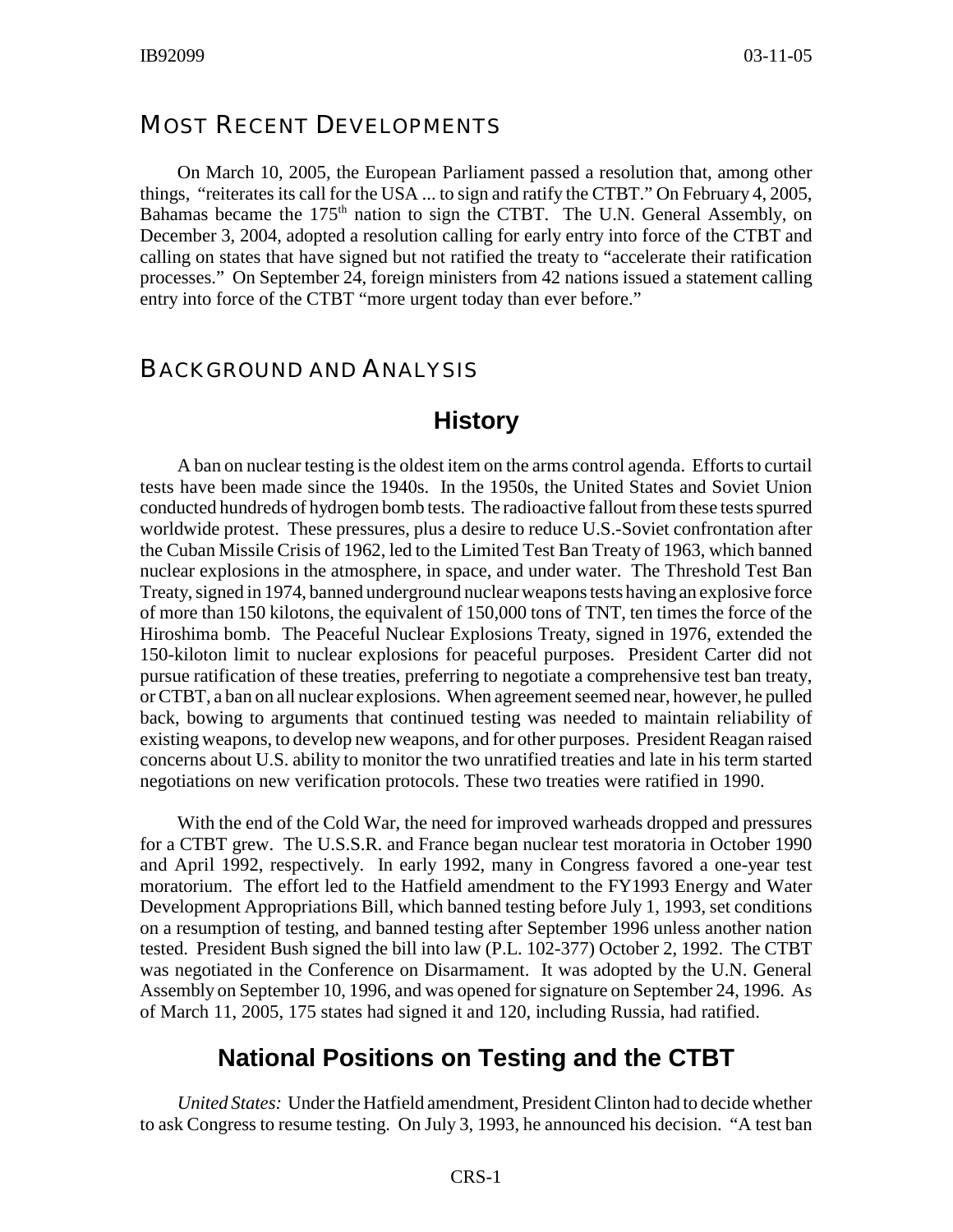can strengthen our efforts worldwide to halt the spread of nuclear technology in weapons," and "the nuclear weapons in the United States arsenal are safe and reliable." While testing offered advantages for safety, reliability, and test ban readiness, "the price we would pay in conducting those tests now by undercutting our own nonproliferation goals and ensuring that other nations would resume testing outweighs these benefits." Therefore, he (1) extended the moratorium at least through September 1994; (2) called on other nations to extend their moratoria; (3) said he would direct DOE to "prepare to conduct additional tests while seeking approval to do so from Congress" if another nation tested; (4) promised to "explore other means of maintaining our confidence in the safety, the reliability and the performance of our own weapons"; and (5) pledged to refocus the nuclear weapons laboratories toward technology for nuclear nonproliferation and arms control verification. He extended the moratorium twice more; on January 30, 1995, the Administration announced his decision to extend the moratorium until a CTBT entered into force, assuming a treaty was signed by September 30, 1996.

On September 22, 1997, President Clinton submitted the CTBT to the Senate. He asked the Senate to approve it in his State of the Union addresses of 1998 and 1999, but Senator Helms, Chairman of the Senate Foreign Relations Committee, rejected that request on grounds that the treaty "from a non-proliferation standpoint, is scarcely more than a sham" and was of low priority for the committee. In the summer of 1999, Senate Democrats pressed Senators Helms and Lott to permit consideration of the treaty. On September 30, 1999, Senator Lott offered a unanimous-consent request to discharge the Senate Foreign Relations Committee from considering the treaty and to have debate and a vote. The request, as modified, was agreed to. The Senate Armed Services Committee held hearings October 5-7; the Foreign Relations Committee held a hearing October 7. It quickly became clear that the treaty was far short of the votes for approval, leading many on both sides to seek to delay a vote. As the vote was scheduled by unanimous consent, and several Senators opposed a delay, the vote was held October 13, rejecting the treaty, 48 for, 51 against, and 1 present. At the end of the  $106<sup>th</sup>$  Congress, pursuant to Senate Rule XXX, paragraph 2, the treaty moved to the Senate Foreign Relations Committee calendar, where it currently resides.

*The Nuclear Posture Review and Nuclear Testing:* In the FY2001 National Defense Authorization Act (P.L. 106-398, Sec. 1041), Congress directed the Secretary of Defense, in consultation with the Secretary of Energy, to review nuclear policy, strategy, arms control objectives, and the forces, stockpile, and nuclear weapons complex needed to implement U.S. strategy. Although the resulting Nuclear Posture Review is classified, J.D. Crouch, Assistant Secretary of Defense for International Security Policy, presented an unclassified briefing on it on January 9, 2002, dealing in part with the CTBT and nuclear testing. He stated there would be "no change in the Administration's policy at this point on nuclear testing. We continue to oppose CTBT ratification. We also continue to adhere to a testing moratorium." Further, "DOE is planning on accelerating its test-readiness program," referring to the time needed between a decision to test and the conduct of a test, currently 24 to 36 months. He discussed new weapons. "At this point, there are no recommendations in the report about developing new nuclear weapons. ... we are trying to look at a number of initiatives. One would be to modify an existing weapon, to give it greater capability against ... hard targets and deeply-buried targets. And we're also looking at non-nuclear ways that we might be able to deal with those problems." President Bush has left open the door to resumed nuclear testing. A *Washington Post* article of January 10, 2002, quoted White House Press Secretary Ari Fleischer as saying that the President has not ruled out testing "to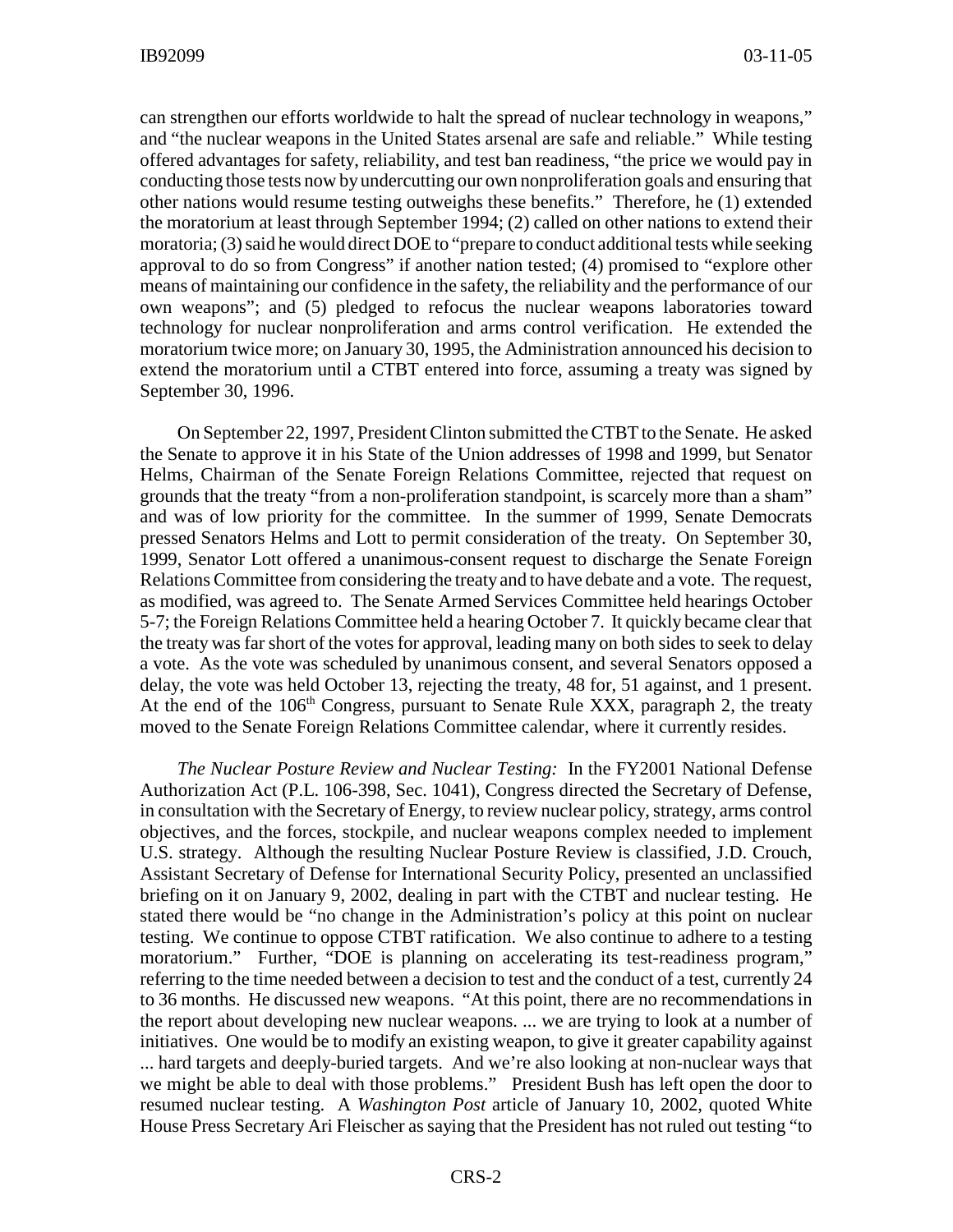make sure the stockpile, particularly as it is reduced, is reliable and safe. So he has not ruled out testing in the future, but there are no plans to do so."

Critics expressed concern about the implications of these policies for testing and new weapons. Daryl Kimball, executive director of the Arms Control Association, said that since increasing funding for test readiness "would amount to giving prior approval for testing, the debate [in Congress] would be substantial." A statement by Physicians for Social Responsibility said, "The Administration's plan ... would streamline our nuclear arsenal into a war-fighting force, seek the opportunity to design and build new nuclear weapons, and abandon a ten-year-old moratorium on nuclear weapons testing."

The Nuclear Posture Review, if fully implemented, could add new tasks to the nuclear weapons complex and augment existing ones. Work would be needed at Nevada Test Site to accelerate test readiness. Indeed, a September 2002 report by DOE's Office of Inspector General found that while a Presidential Decision Directive requires DOE to be able to restart underground testing within three years, that ability is "at risk" due to staff losses, obsolete equipment, and fewer facilities dedicated to testing. Pantex Plant would see an increase in dismantlement or storage of weapons, and disposition of some components and materials from dismantled weapons. Other plants would be involved in dismantlement, disposition, or storage of components. The labs would design any new weapons or modify existing ones. Nuclear tests would draw mainly on the resources of the labs and Nevada Test Site. Production of new weapons or of components for modified ones would draw on the resources of the entire weapons complex.

Since January 2002, there has been increased interest in nuclear weapons and nuclear testing. DOE is studying earth penetrator weapons, which would detonate some tens of feet underground, coupling more of their energy to the ground. This would improve their ability to destroy hardened and deeply buried targets, which might house weapons of mass destruction in potentially hostile nations. While the weapons under study would be modifications of existing weapons and would not require testing, some fear that pursuing such weapons could lead to testing. Moreover, John Foster, Chairman of the Panel to Assess the Reliability, Safety, and Security of the United States Nuclear Stockpile, testified before a House Armed Services Committee panel that "prudence requires that every President have a realistic option to return to testing, should technical or political events make it necessary." The Foster panel recommended being able to return to testing within three months to a year, depending on the type of test, vs. the standard of 24-36 months set in the 1990s.

In July 2002 a National Academy of Sciences panel report on technical aspects of the CTBT concluded, in the words of an Academy press release, "that verification capabilities for the treaty are better than generally supposed, U.S. adversaries could not significantly advance their nuclear weapons capabilities through tests below the threshold of detection, and the United States has the technical capabilities to maintain confidence in the safety and reliability of its existing weapons stockpile without periodic nuclear tests."

*United Kingdom:* The United Kingdom cannot test because it has conducted all its nuclear tests for several decades at the Nevada Test Site and does not have its own test site. Its last test was held in 1991. Britain and France became the first of the original five nuclear weapon states to ratify the CTBT, depositing instruments of ratification with the United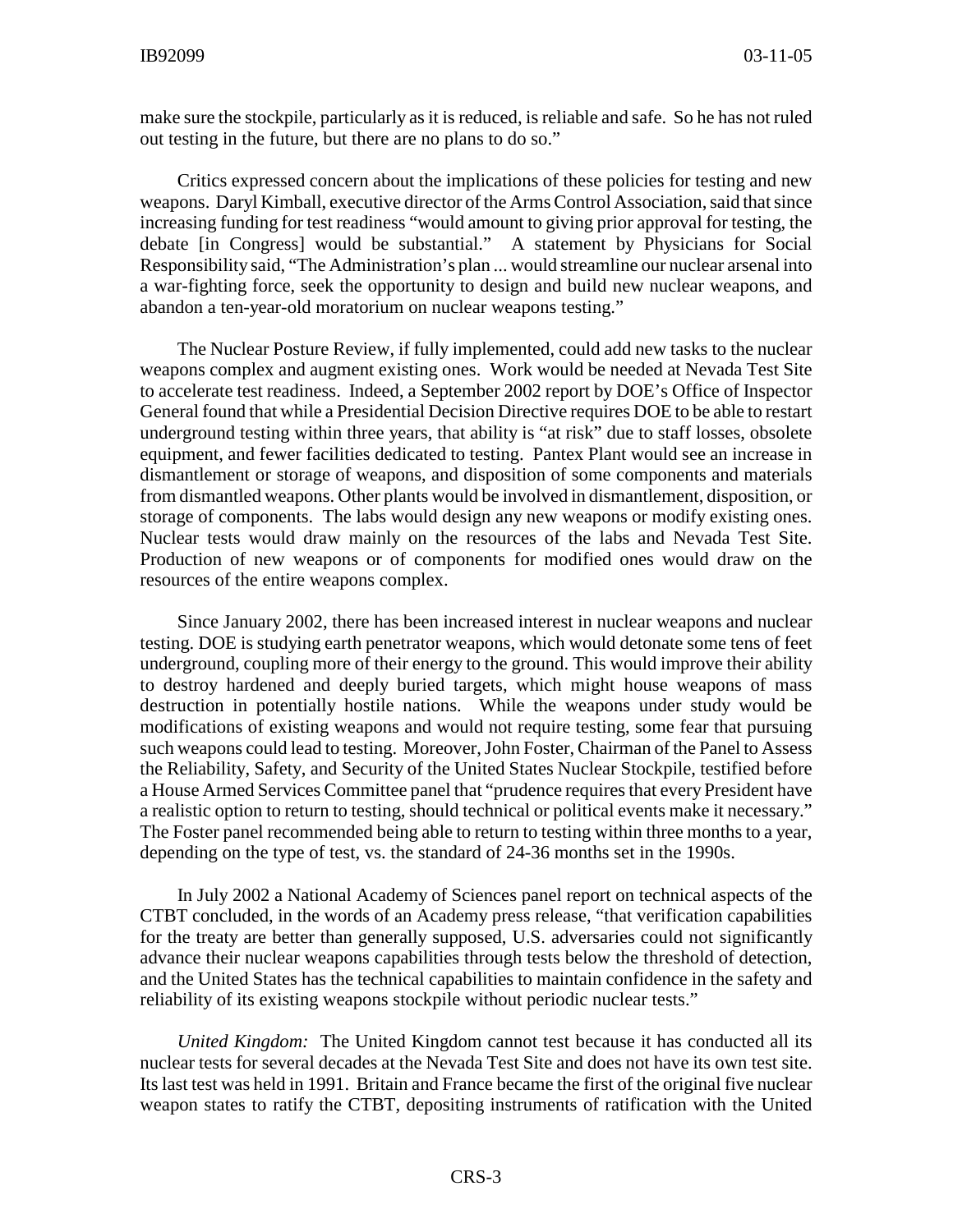Nations on April 6, 1998. On February 14, 2002, the United Kingdom conducted its first subcritical experiment jointly with the United States at the Nevada Test Site.

*France:* On June 13, 1995, President Jacques Chirac announced that France would conduct eight nuclear tests at its test site at Mururoa Atoll in the South Pacific, finishing by the end of May 1996. The armed services had reportedly wanted the tests to check existing warheads, validate a new warhead, and develop a computer system to simulate warheads to render further testing unneeded. Many nations criticized the decision. On August 10, 1995, France indicated it would halt all nuclear tests once the test series was finished and favored a CTBT that "prohibit(ed) any nuclear weapon test explosion or any other nuclear explosion." France conducted six tests from September 5, 1995, to January 27, 1996. On January 29, 1996, Chirac announced the end to French testing. On April 6, 1998, France and Britain deposited instruments of ratification of the CTBT with the United Nations.

*Russia:* Several press reports between 1996 and 1999 claimed that Russia may have conducted low-yield nuclear tests at its Arctic test site at Novaya Zemlya; other reports stated that U.S. reviews of the data determined that these events were earthquakes. Several reports between 1998 and 2000 stated that Russia had conducted "subcritical" nuclear experiments, discussed below, which the CTBT does not bar. Russia ratified the treaty on June 30, 2000, and has urged the United States to ratify it. In February 2001, President Vladimir Putin of Russia and President Kim Dae Jung of the Republic of Korea issued a joint communique that said in part that they "appealed to other countries to ratify the treaty without any delays and they also appealed to those countries whose ratification is needed for it to come into effect."

*China:* China did not participate in the moratorium. It conducted a nuclear test on October 5, 1993, that many nations condemned. It countered that it had conducted 39 tests, vs. 1,054 for the United States, and needed a few more for safety and reliability. The Chinese government reportedly wrote to U.N. Secretary General Boutros Boutros-Ghali after its test that "after a comprehensive test ban treaty is concluded and comes into effect, China will abide by it and carry out no more nuclear tests." It conducted other tests on June 10 and October 7, 1994, May 15 and August 17, 1995, and June 8 and July 29, 1996. It announced that the July 1996 test would be its last, as it would begin a moratorium on July 30, 1996. On February 29, 2000, the Chinese government submitted the CTBT to the National People's Congress for ratification. In a white paper of December 2004, China stated its support of early entry into force and, until that happens, its commitment to the test moratorium. As of March 2005, China had not ratified the treaty.

*India:* On May 11, 1998, Prime Minister Atal Behari Vajpayee announced that India had conducted three nuclear tests. A government statement said, "The tests conducted today were with a fission device, a low yield device and a thermonuclear device. ... These tests have established that India has a proven capability for a weaponised nuclear programme. They also provide a valuable database which is useful in the design of nuclear weapons of different yields for different applications and for different delivery systems." It announced two more sub-kiloton tests on May 13. A September 1998 study by Terry Wallace, a University of Arizona seismologist, concluded based on seismic data that India and Pakistan overstated the number and (by a factor of four) the yields of their tests. India has conducted no tests since May 1998. In a September 1998 address to the U.N., Vajpayee said that India had a test moratorium and is "prepared to bring [certain] discussions to a successful conclusion, so that the entry into force of the CTBT is not delayed beyond September 1999."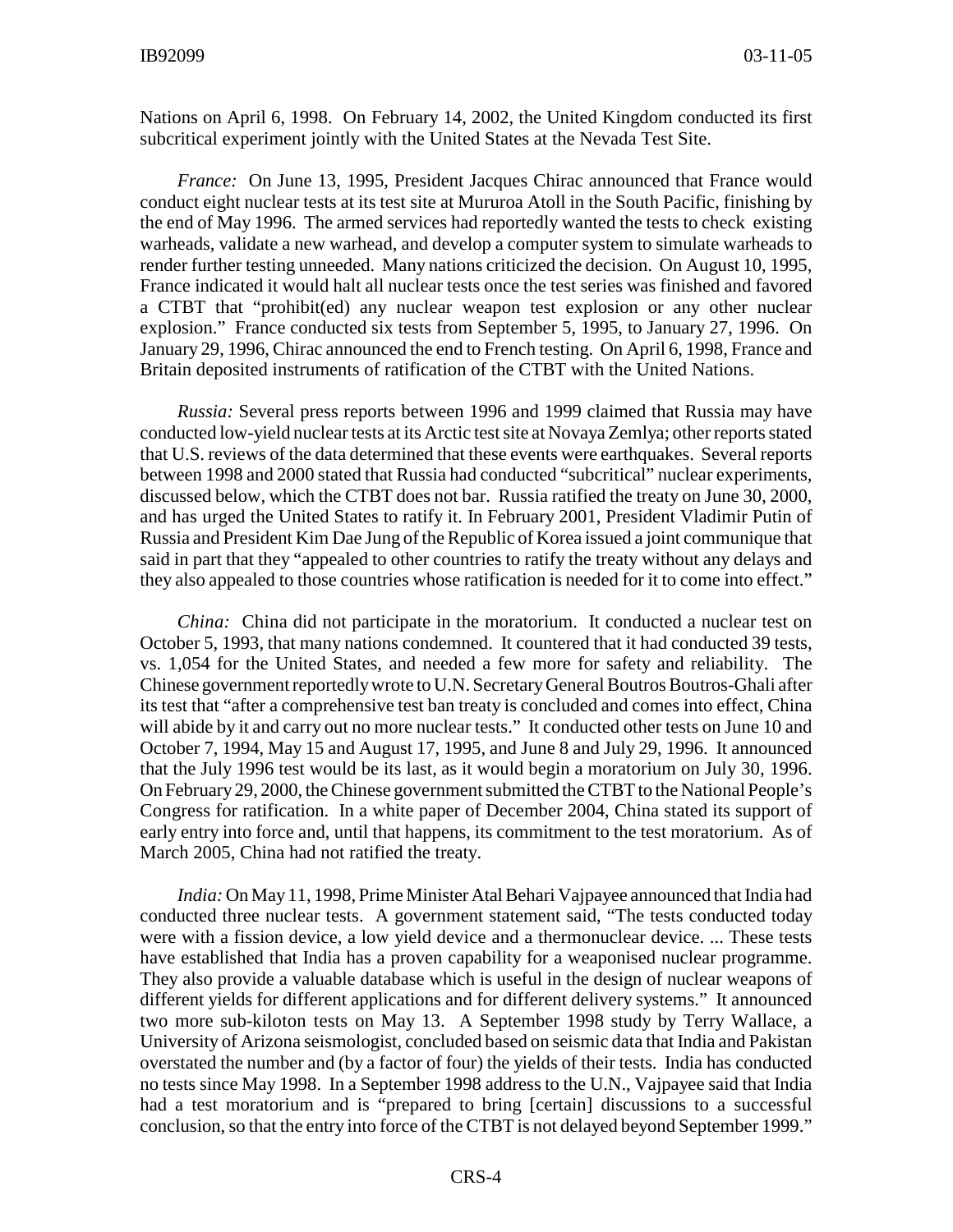The collapse of his government in April 1999 delayed Indian consideration of the treaty until after elections held in September. Vajpayee's party won, and the government reaffirmed that it would maintain a moratorium while trying to build a consensus on the CTBT. However, Senator Spector, who visited India and Pakistan in January 2001, stated, "In my discussions with officials, it became evident that securing compliance with the CTBT by these two nations without U.S. ratification would be problematic." Lalit Mansingh, India's Foreign Secretary, "expressed his sentiment that the U.S. should not expect India to sign a Treaty that the U.S. itself perceives as flawed." In an Indian-Pakistani statement of June 20, 2004, following Expert-Level Talks on Nuclear Confidence Building Measures held in New Delhi, "Each side reaffirmed its unilateral moratorium on conducting further nuclear test explosions" barring "extraordinary events." Further, the sides agreed, "A dedicated and secure hotline would be established between the two Foreign Secretaries ..." As of March 2005, India had not signed the CTBT.

*Pakistan:* Pakistan announced on May 28, 1998, that it had conducted five nuclear tests, and announced a sixth on May 30. Reports placed the yields of the smallest devices between zero and a few kilotons, and between two and 45 kilotons for the largest. The number of tests is uncertain; seismic evidence points clearly to only two tests on May 28, though signals of smaller simultaneous tests might have been lost in the signals of larger tests. Pakistan made no claims of testing fusion devices. By all accounts, Pakistan's weapons program relies extensively on foreign, especially Chinese, technology. Pakistan claimed that it tested "ready-to-fire warheads," not experimental devices, and included a warhead for the Ghauri, a missile with a range of 900 miles, and low-yield tactical weapons. It appears that Pakistan will conduct no further tests. In an address to the U.N. of September 23, 1998, Pakistan's Prime Minister Nawaz Sharif stated that his country had a moratorium on testing and was "prepared to accede to the CTBT" by September 1999, with the implicit condition that sanctions are lifted and the explicit condition that India does not resume testing. The United States has been lifting various sanctions on India and Pakistan, such as on agricultural, economic, and military-assistance programs. On November 8, 1999, Abdul Sattar, the foreign minister of the military government that took power in October 1999, said that his nation would not sign the CTBT unless economic sanctions were lifted, but that "[w]e will not be the first to conduct further nuclear tests." In August 2000, General Pervez Musharraf, the nation's military ruler, said the time was not ripe to sign the CTBT because so doing could destabilize Pakistan. As of March 2005, Pakistan had not signed the CTBT.

*North Korea:* Negotiations to halt North Korea's nuclear program have been underway for years, most recently between that nation, the United States, China, Japan, South Korea, and Russia. A CIA report of late 2004 stated that during talks in April 2003, "North Korea privately threatened to 'transfer' or 'demonstrate' its nuclear weapons." As of March 2005, North Korea had not signed the CTBT, and no North Korean nuclear tests had been reported. (See CRS Issue Brief IB91141, *North Korea's Nuclear Weapons Program.*)

#### **The CTBT: Negotiations and Key Provisions**

The Conference on Disarmament, or CD, calls itself "the sole multilateral disarmament negotiating forum of the international community." It is affiliated with, funded by, yet autonomous from the United Nations. It operates by consensus; each member state can block a decision. On August 10, 1993, the CD gave its Ad Hoc Committee on a Nuclear Test Ban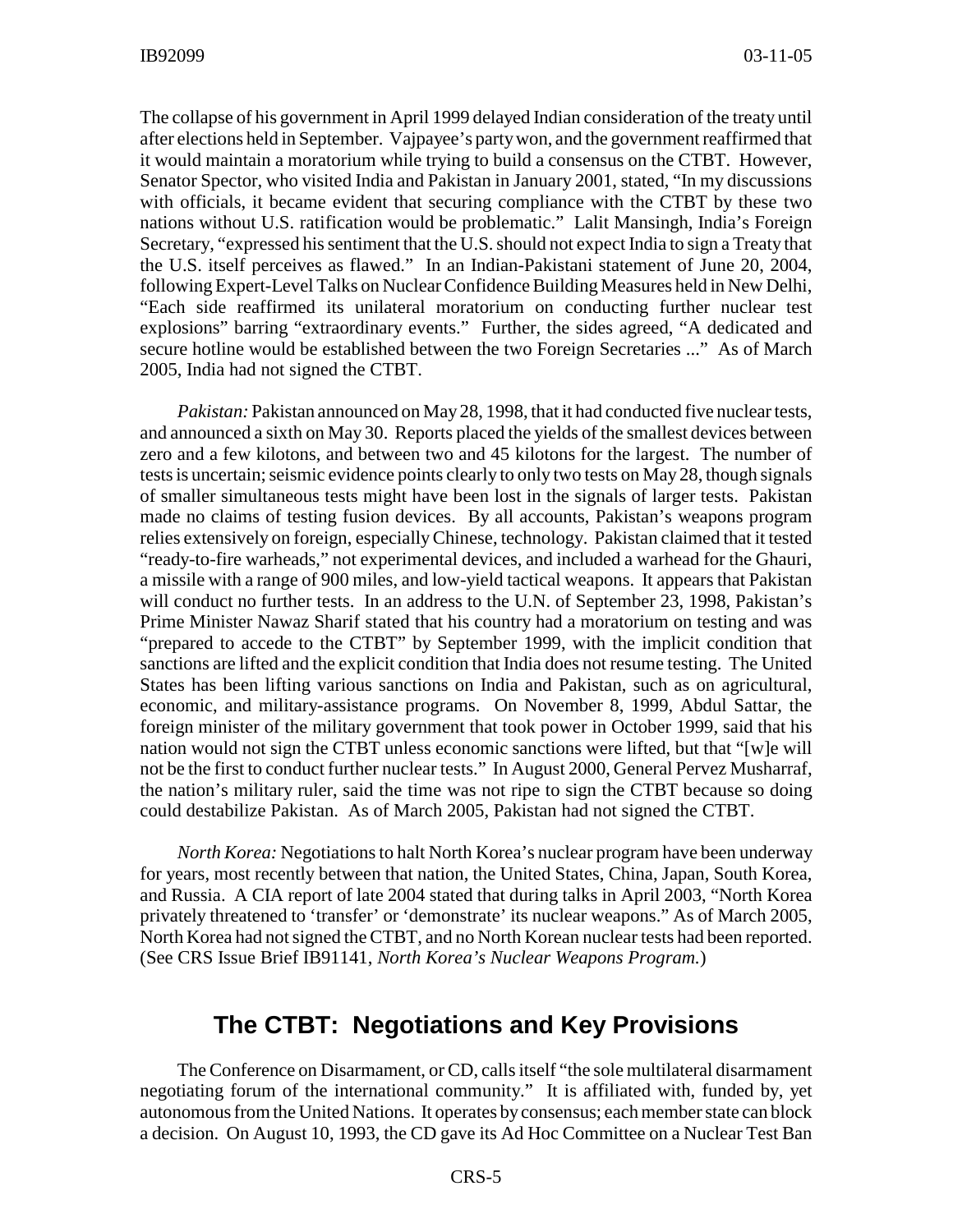"a mandate to negotiate a CTB." On November 19, 1993, the United Nations General Assembly unanimously approved a resolution calling for negotiation of a CTBT. The CD's 1994 session opened in Geneva on January 25, with negotiation of a CTBT its top priority.

The priority had to do with extension of the Nuclear Non-Proliferation Treaty (NPT). That treaty entered into force in 1970. It divided the world into nuclear "haves" — the United States, Soviet Union, Britain, France, and China, the five declared nuclear powers, which are also the permanent five ("P5") members of the U.N. Security Council — and nuclear "have-nots." The P5 would be the only States Party to the NPT to have nuclear weapons, but they (and others) would negotiate in good faith on halting the nuclear arms race soon, on nuclear disarmament, and on general and complete disarmament. Nonnuclear weapon states saw attainment of a CTBT as the touchstone of good faith on these matters. The NPT provided for reviews every five years; a review in 1995, 25 years after it entered into force, would determine whether to extend the treaty indefinitely or for one or more fixed periods. The Review and Extension Conference of April-May 1995 extended the treaty indefinitely. Extension was accompanied by certain non-binding measures, including a Decision on Principles and Objectives for Nuclear Non- Proliferation and Disarmament that set forth goals on universality of the NPT, nuclear weapon free zones, etc., and stressed the importance of completing "the negotiations on a universal and internationally and effectively verifiable Comprehensive Nuclear-Test-Ban Treaty no later than 1996."

The extension decision, binding on States Party to the NPT, was contentious. Nonnuclear States Party argued that the P5 failed to meet their NPT obligations by not concluding a CTBT. They saw progress on winding down the arms race as inadequate. They assailed the NPT as discriminatory because it divides the world into nuclear and nonnuclear states, and argued for a regime in which no nation has nuclear weapons. The CTBT, in their view, symbolized this regime because, unlike the NPT, the P5 would give up something tangible, the ability to develop new sophisticated warheads. Some nonnuclear states saw NPT extension as their last source of leverage for a CTBT. Other nonnuclear states felt that the NPT was in the interests of all but would-be proliferators, that anything less than indefinite extension would undermine the security of most nations, and that the NPT was too important to put at risk as a means of pressuring the P5 for a CTBT. The explicit linkage finally drawn between CTBT and NPT lent urgency to negotiations on the former.

The CD reached a draft treaty in August 1996. India argued that the CTBT "should be securely anchored in the global disarmament context and be linked through treaty language to the elimination of all nuclear weapons in a time-bound framework." India also wanted a treaty to bar weapons research not involving nuclear tests. The draft treaty did not meet these conditions, which the nuclear weapon states rejected, so India vetoed it at the CD on August 20, barring it from going to the U.N. General Assembly as a CD document. As an alternate way to open the treaty for signing, Australia on August 23 asked the General Assembly to consider a resolution to adopt the draft CTBT text and for the Secretary-General to open it for signing so it could be adopted by a simple majority, or by the two-thirds majority that India sought, avoiding the need for consensus. A potential pitfall was that the resolution (the treaty text) was subject to amendment, yet the nuclear weapon states viewed amendments as unacceptable. India did not raise obstacles to the vote, which was held September 10, with 158 nations in favor, 3 against (India, Bhutan, and Libya), 5 abstentions, and 19 not voting.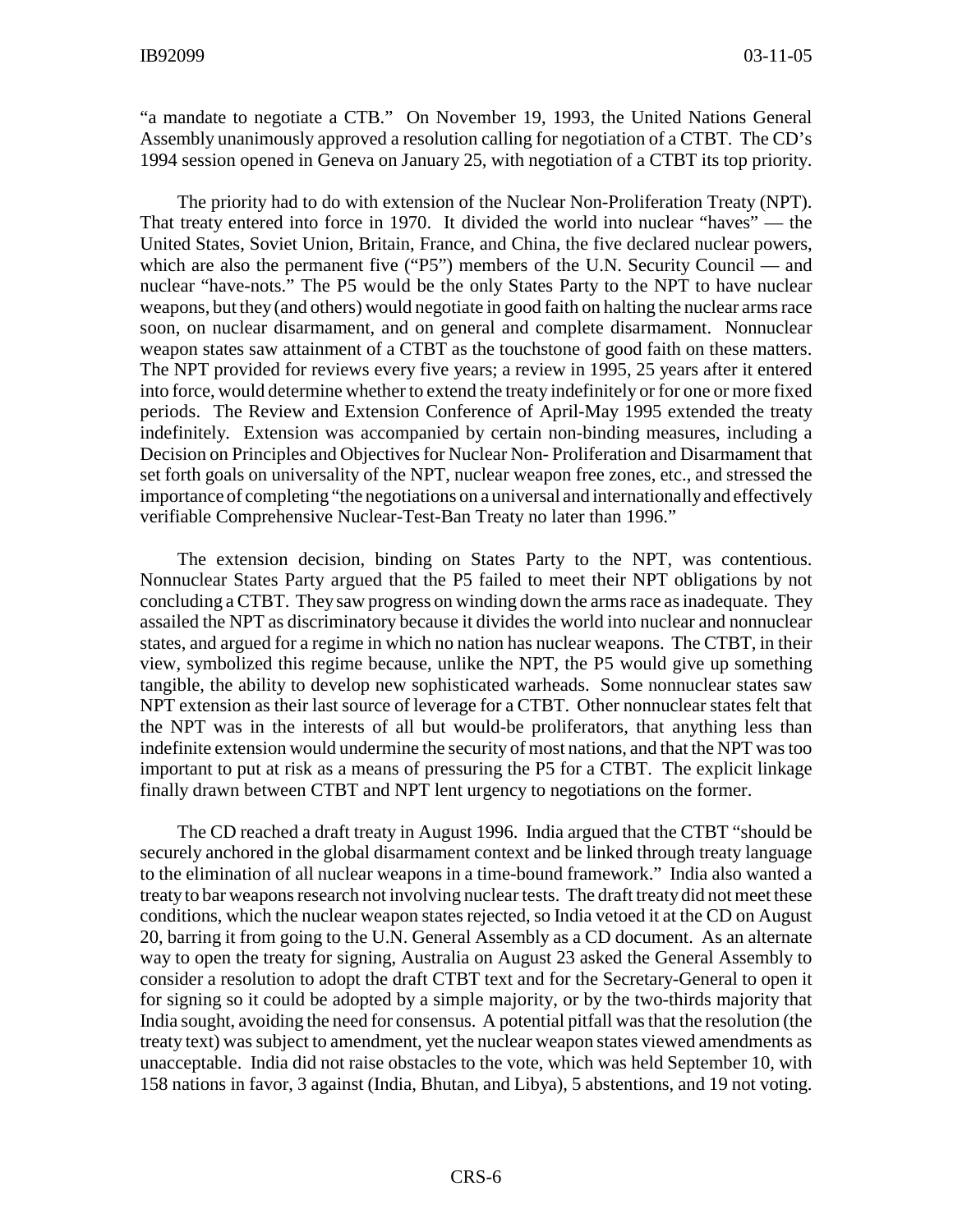A sixth 5-year NPT review conference was held April 24-May 19, 2000, in New York. U.S. rejection of the CTBT, lack of Chinese ratification, U.S. efforts to seek renegotiation of the ABM Treaty, and efforts to ban nuclear weapons in the Middle East led some to fear dire outcomes from the conference. However, some contentious issues were ironed out, some were avoided, and concessions were made. For example, a joint statement by the P5 to the conference on May 1 said, "No effort should be spared to make sure that the CTBT is a universal and internationally and effectively verifiable treaty and to secure its earliest entry into force." As a result of effort by many nations, the final document of the conference was adopted by consensus. Regarding the CTBT, that document reaffirmed that a halt to all nuclear explosions will contribute to nuclear nonproliferation and nuclear disarmament; called on all States, especially the 16 that at the time needed to ratify the treaty for it to enter into force, "to continue their efforts to ensure the early entry into force of the Treaty"; and agreed, as a practical step toward disarmament, "An unequivocal undertaking by the nuclearweapon States to accomplish the total elimination of their nuclear arsenals leading to nuclear disarmament to which all States parties are committed under Article VI" of the NPT.

The Preparatory Committee for the 2005 NPT Review Conference met in April 2002. According to a press report, the committee called for more nations to ratify the CTBT and issued a report that concluded the treaty must enter into force as soon as possible. Other Preparatory Committee meetings were held April-May, 2003, and April-May, 2004. The Review Conference will be held from May 2 to 28, 2005.

The balance of this section summarizes key CTBT provisions. See "*Comprehensive Nuclear Test-Ban Treaty: Message from the President ...,*" cited below, for details.

*Scope* (Article I): The heart of the treaty is the obligation "not to carry out any nuclear weapon test explosion or any other nuclear explosion." This formulation bars even very low yield tests, as some in the nuclear weapon states had wanted, and bars peaceful nuclear explosions, as China had wanted, but rejects India's concern that a CTBT should "leave no loophole for activity, either explosive-based or non-explosive based, aimed at the continued development and refinement of nuclear weapons."

*Organization* (Article II): The treaty establishes a Comprehensive Nuclear-Test-Ban Treaty Organization (CTBTO), composed of all member states, to implement the treaty. Three groups are under this Organization. The Conference of States Parties, composed of a representative from each member state, shall meet in annual and special sessions to consider and decide issues within the scope of the treaty and oversee the work of the other groups. An Executive Council with 51 member States shall, among other things, take action on requests for on-site inspection, and may request a special session of the Conference. A Technical Secretariat shall carry out verification functions, including operating an International Data Center, processing and reporting on data from an International Monitoring System, and receiving and processing requests for on-site inspections.

*Verification* (Article IV): The treaty establishes a verification regime. It provides for collection and dissemination of information, permits States Party to use national technical means of verification, and specifies verification responsibilities of the Technical Secretariat. It establishes an International Monitoring System (IMS) with 321 stations in 90 countries, provides for consultation on "possible non-compliance," and provides for on-site inspections.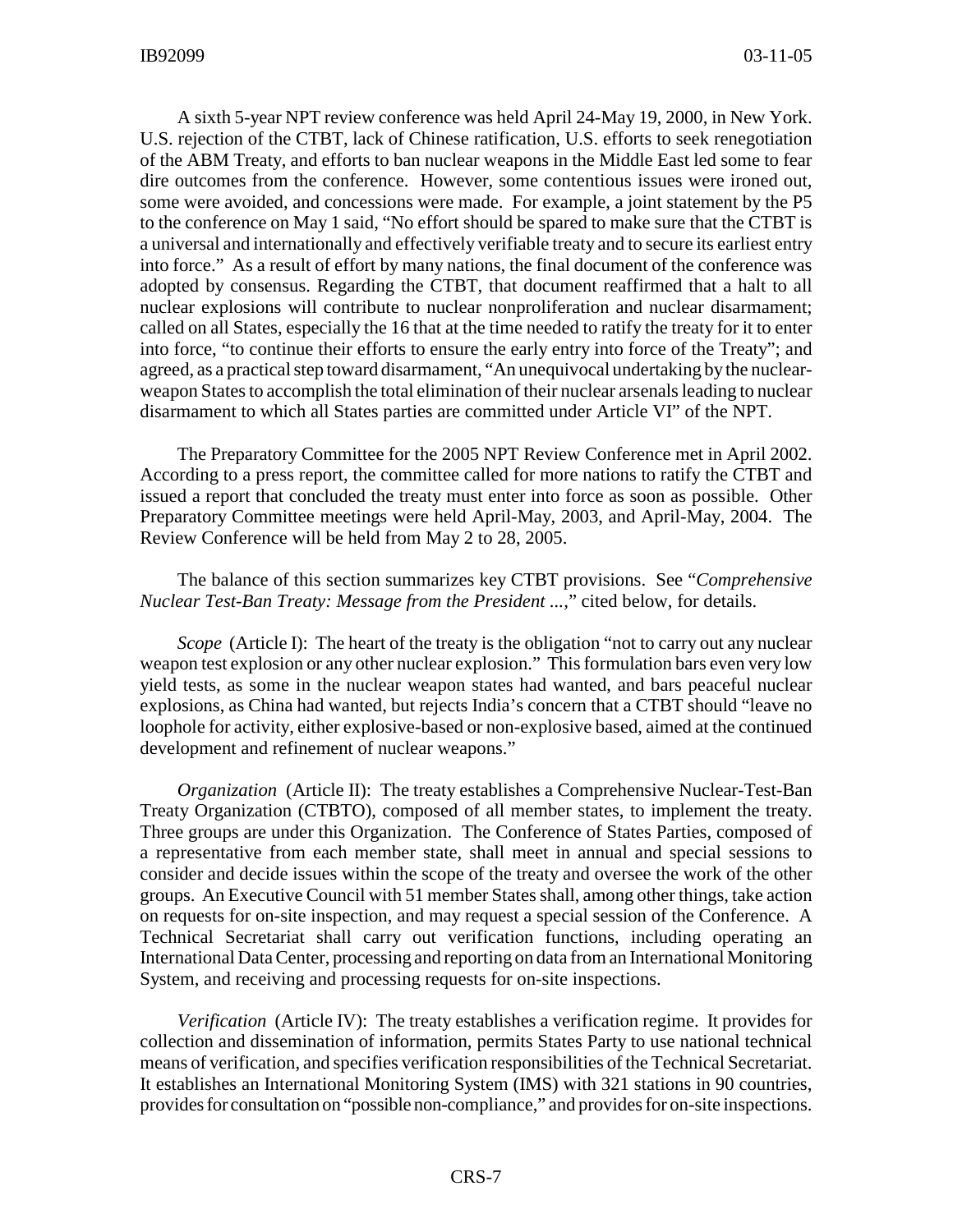As of November 2004, 304 site surveys had been completed. As of December 31, 2004, 119 stations had been certified, and 204 had been completed or fully upgraded to specifications.

*Review of the Treaty* (Article VIII): The treaty provides for a conference ten years after entry into force (unless a majority of States Party decide not to hold such a conference) to review the treaty's operation and effectiveness. Further review conferences may be held at subsequent intervals of ten years or less.

*Duration and Withdrawal* (Article IX): "This treaty shall be of unlimited duration." However, "Each State Party shall, in exercising its national sovereignty, have the right to withdraw from this Treaty if it decides that extraordinary events related to the subject matter of this Treaty have jeopardized its supreme interests." President Clinton indicated his possible willingness to withdraw from the Treaty using this withdrawal provision, which is common to many arms control agreements, in his speech of August 11, 1995, discussed below, as one of several conditions under which the United States would enter the CTBT.

*Entry into force* (Article XIV): The treaty shall enter into force 180 days after 44 states named in Annex 2 have deposited instruments of ratification, but not less than two years after the treaty is opened for signature. If the treaty has not entered into force three years after being opened for signature, and if a majority of states that have deposited instruments of ratification so desire, a conference of these states shall be held to decide how to accelerate ratification. Unless otherwise decided, subsequent conferences of this type shall be held annually until entry into force occurs. The 44 states are the ones with nuclear reactors that participated in the work of the CD's 1996 session and were CD members as of June 18, 1996. This formulation includes nuclear-capable states and nuclear threshold states (in particular Israel, which, along with other States, joined the CD on June 17, 1996), and excludes Yugoslavia. Of the 44, three states — India, North Korea, and Pakistan — had not signed the treaty and 11 had not ratified it as of March 2005.

*Protocol:* The Protocol provides details on the International Monitoring System and on functions of the International Data Center (Part I); spells out on-site inspection procedures in great detail (Part II); and provides for certain confidence-building measures (Part III). Annex 1 to the Protocol lists International Monitoring System facilities: seismic stations, radionuclide stations and laboratories, hydroacoustic stations, and infrasound stations. Annex 2 provides a list of variables that, among others, may be used in analyzing data from these stations to screen for possible explosions.

## **Preparing for Entry into Force**

States that had signed the CTBT established the Preparatory Commission (PrepCom) for the Comprehensive Nuclear-Test-Ban Treaty Organization (CTBTO) to prepare for entry into force of the treaty, such as by creating the structures and instruments of the CTBT. The PrepCom states that its main task "is to establish the global verification regime foreseen in the Treaty so that it will be operational by the time the Treaty enters into force." Its first meeting was in November 1996. There have been 23 such meetings, the next is scheduled for June 27-30, 2005. Eight meetings of CTBTO working groups and advisory groups are scheduled for 2005. CTBTO also holds training sessions, workshops, etc.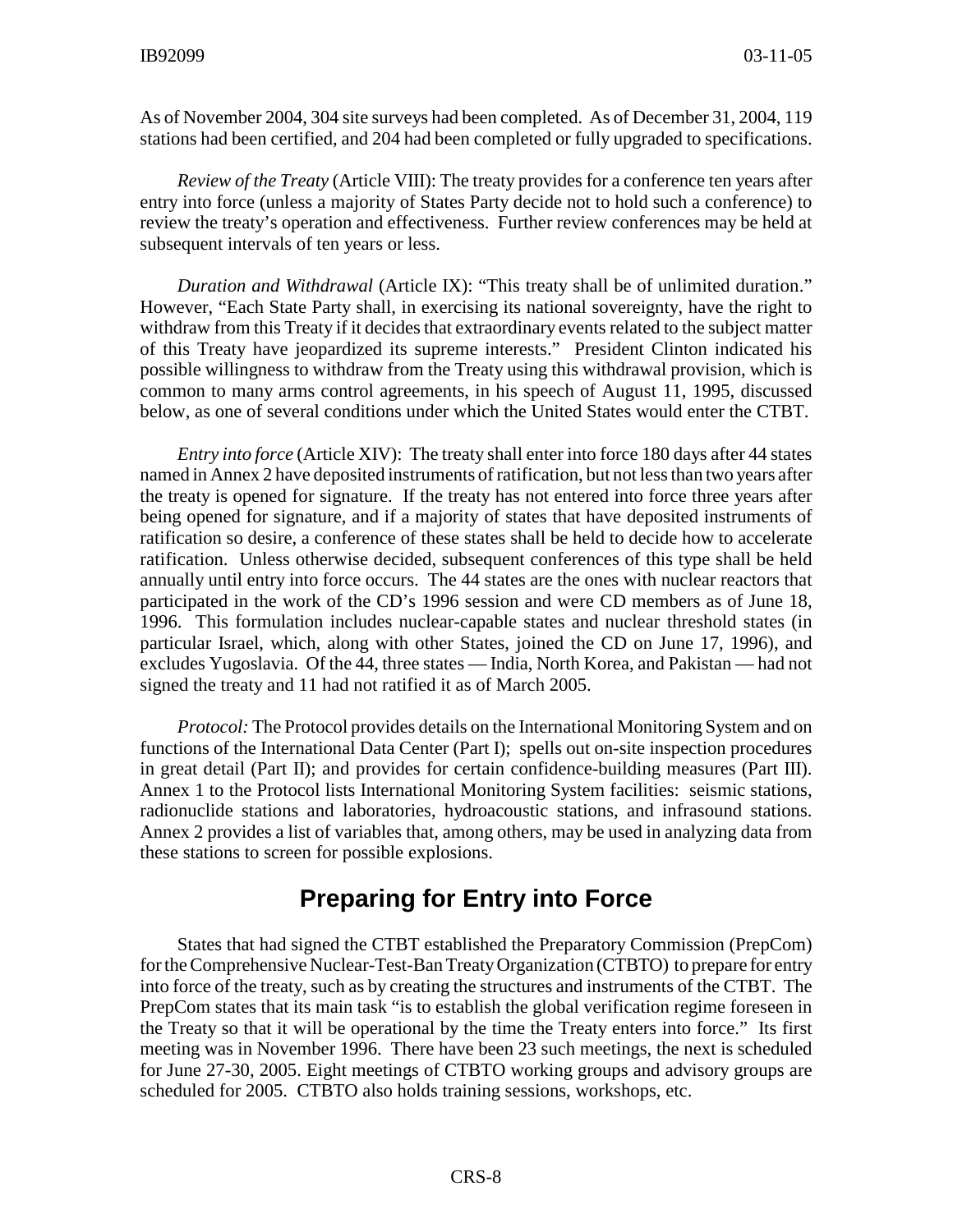The only funding the United States provides to the PrepCom is as follows (budget authority): FY2002 actual, \$16.6 million; FY2003 actual, \$18.2 million; FY2004 appropriation, \$19.0 million; and FY2005 appropriation, \$19.0 million. The FY2006 request is \$14.4 million. These funds are in the International Affairs Function 150 budget in Nonproliferation, Antiterrorism, Demining, and Related Programs (NADR). The FY2005 budget justification states that these funds "pay the U.S. share for the ongoing development and implementation of the international monitoring system (IMS), which supplements U.S. capabilities to detect nuclear explosions. Since the United States does not seek ratification and entry-into-force of the CTBT, none of the funds will support Preparatory Commission activities that are not related to the IMS."

Entry-into-force conferences under Article XIV were held in October 1999, November 2001, and September 2003. In September 2002, a statement by 18 foreign ministers, including those of Britain, France, and Russia, called for early entry into force. On November 22, 2002, the U.N. General Assembly adopted resolution 57/100 (164 for, 1 against (U.S.A.), and 5 abstentions) urging states to maintain their nuclear test moratoria and urging states that had not signed and ratified the CTBT to do so as soon as possible and to avoid actions that would defeat its object and purpose. In a message to the 2003 entry-into-force conference, U.N. Secretary-General Kofi Annan urged the 12 nations that, at the time, had to ratify the treaty for it to enter into force, and especially North Korea, to ratify, and urged continuing the moratorium: "No nuclear testing must be tolerated under any circumstances." The Non-Aligned Movement, with 116 member states, ended a conference on February 25, 2003. The conference's Final Document stated that the heads of state or government "stressed the significance of achieving universal adherence to the Comprehensive Nuclear-Test-Ban Treaty (CTBT), including by all the Nuclear Weapons States." On September 23, 2004, foreign ministers from 42 nations called for prompt ratification of the CTBT, especially by those nations whose ratification is required for entry into force.

## **Stockpile Stewardship**

P5 states want to maintain their nuclear warheads under a CTBT and assert that they need computers and scientific facilities to do so. They also want to retain the ability to resume testing if other nations leave a CTBT, or if high confidence in key weapons cannot be maintained with testing. Nonnuclear nations fear that the P5 will continue to design new warheads under a CTBT, with computation and nonnuclear experiments replacing testing. Maintaining nuclear weapons, especially without testing, is termed "stockpile stewardship." This is a contentious issue. This section focuses on the U.S. debate

Stewardship bears on Senate advice and consent to CTBT ratification. Beginning with the Nuclear Test Ban Treaty of 1963, the United States has implemented "safeguards," or unilateral steps to maintain its nuclear weapons capability consistent with treaty limitations. President Kennedy's agreement to safeguards was critical for obtaining Senate approval of the 1963 treaty. The safeguards were modified most recently by President Clinton. In his August 11, 1995, speech announcing a zero-yield CTBT as a goal, he stated:

As a central part of this decision, I am establishing concrete, specific safeguards that define the conditions under which the United States will enter into a comprehensive test ban. These safeguards will strengthen our commitments in the areas of intelligence,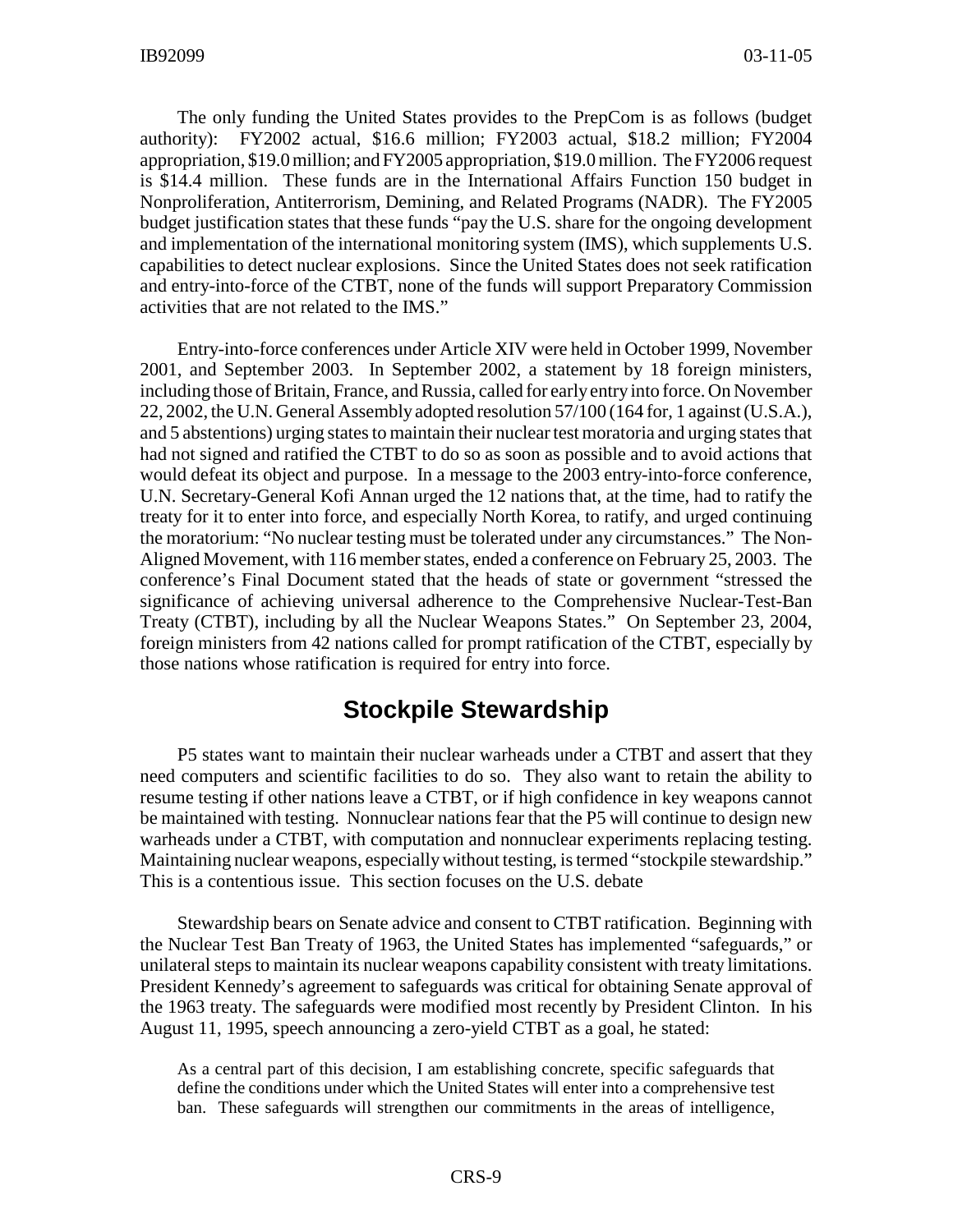monitoring and verification, stockpile stewardship, maintenance of our nuclear laboratories, and test readiness.

These safeguards are: Safeguard A: "conduct of a Science Based Stockpile Stewardship program to insure a high level of confidence in the safety and reliability of nuclear weapons in the active stockpile"; Safeguard B: "maintenance of modern nuclear laboratory facilities and programs"; Safeguard C: "maintenance of the basic capability to resume nuclear test activities prohibited by the CTBT"; Safeguard D: "a comprehensive research and development program to improve our treaty monitoring"; Safeguard E: intelligence programs for "information on worldwide nuclear arsenals, nuclear weapons development programs, and related nuclear programs"; and Safeguard F: the understanding that if the Secretaries of Defense and Energy inform the President "that a high level of confidence in the safety or reliability of a nuclear weapon type which the two Secretaries consider to be critical to our nuclear deterrent could no longer be certified, the President, in consultation with Congress, would be prepared to withdraw from the CTBT under the standard 'supreme national interests' clause in order to conduct whatever testing might be required."

Regarding the stewardship program, President Clinton said that the Secretary of Energy and the directors of the nuclear weapons laboratories had assured him that the United States could maintain its nuclear deterrent under a CTBT through a program of science-based stockpile stewardship. "In order for this program to succeed," he said, "both the administration and the Congress must provide sustained bipartisan support for the stockpile stewardship program over the next decade and beyond."

The ability of the stewardship program to maintain nuclear weapons without testing was a crucial issue in the Senate debate on the CTBT. The treaty's opponents claimed that stewardship offered no guarantee of maintaining weapons, and that experiments, computer models, and other techniques might offer no clue to some problems that develop over time. They further argued that it could be perhaps a decade before the tools for the program were fully in place, and by that time many weapon designers with test experience would have retired. Supporters held that the program was highly likely to work, having already certified the stockpile three times, and that safeguard "F" provided for U.S. withdrawal from the treaty in the event high confidence in a key weapon type could not be maintained without testing. By July 2004, DOD and DOE had completed the eighth stockpile certification.

The Weapons Activities account in the National Nuclear Security Administration (NNSA) budget funds stewardship. (Congress established NNSA in 1999 as a semiautonomous DOE agency to manage stockpile stewardship and related programs.) The main elements of Weapons Activities are Directed Stockpile Work, activities directly supporting weapons in the stockpile; Campaigns, technical efforts to develop and maintain capabilities to certify the stockpile for the long term; and Readiness in Technical Base and Facilities, mainly infrastructure and operations for the weapons complex. Appropriations were: FY2001, \$5.006 billion; FY2002, \$5.429 billion; FY2003, \$5.954 billion; FY2004, \$6.447 billion; and FY2005, \$6.526 billion. The FY2006 request is \$6.630 billion. (See CRS Report RL32307, *Appropriations for FY2005: Energy and Water Development.*)

*Subcritical experiments (SCEs):* As part of the stockpile stewardship program, NNSA is conducting SCEs. CRS offers the following definition based on documents and on discussions with DOE and laboratory staff: "Subcritical experiments at Nevada Test Site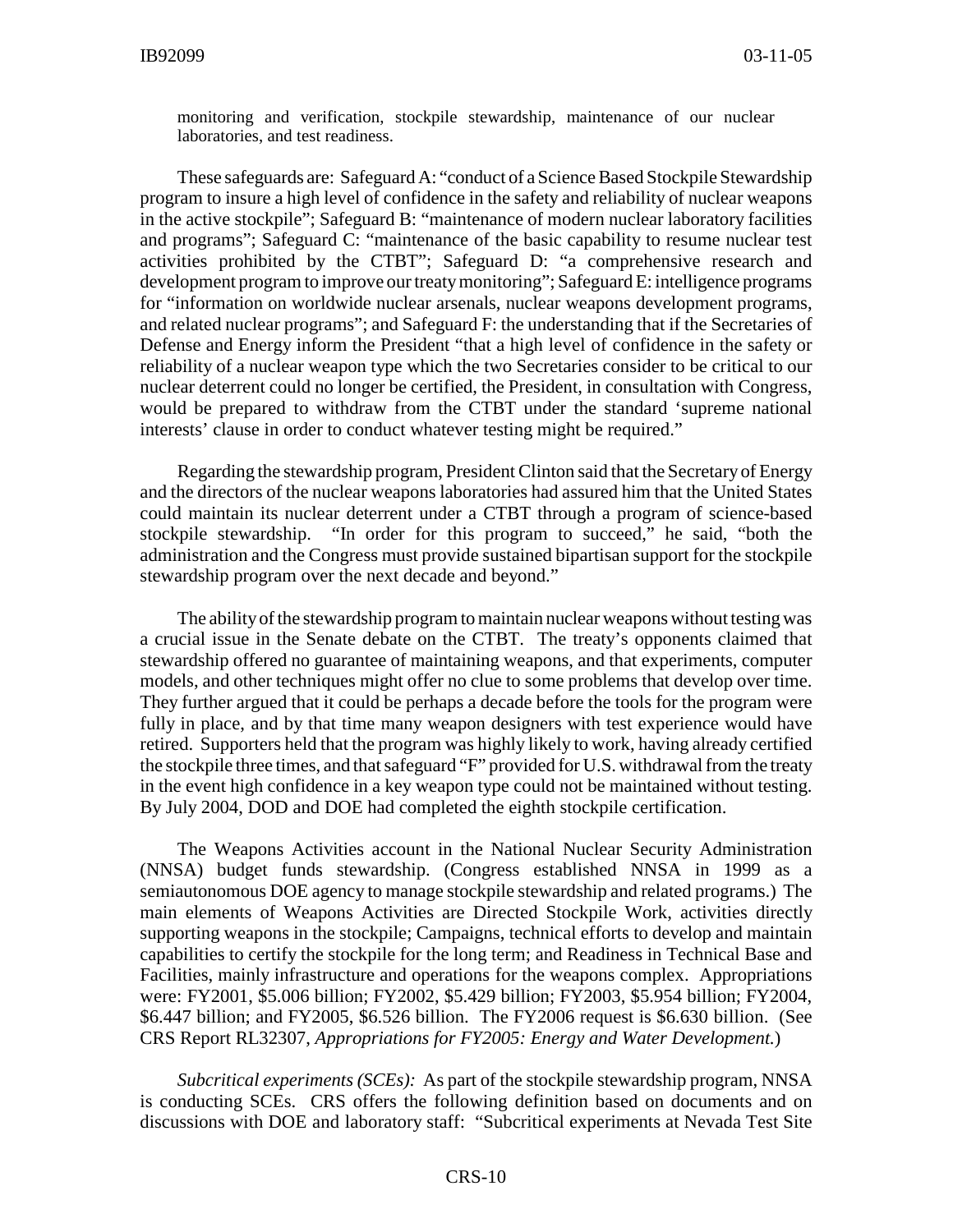involve chemical high explosives and fissile materials in configurations and quantities such that no self-sustaining nuclear fission chain reaction can result. In these experiments, the chemical high explosives are used to generate high pressures that are applied to the fissile materials." The only fissile material that has been used in SCEs is plutonium-239. SCEs are held in a tunnel complex, about 1,000 feet underground at Nevada Test Site. The complex could contain explosions up to 500 pounds of explosive and associated plutonium. These experiments try to determine if radioactive decay of aged plutonium would degrade weapon performance. They have been used to support certification of the W88 pit. In 1998, Secretary of Energy Bill Richardson called SCEs "a key part of our scientific program to provide new tools and data that assess age-related complications and maintain the reliability and safety of the nation's nuclear deterrent." As they produce no chain reaction, the Clinton Administration saw them as consistent with the CTBT. Critics counter that they would help design new weapons without testing; are unnecessary; may look like nuclear tests if not monitored intrusively; and are inconsistent with the spirit of a CTBT, which, critics believe, is aimed at halting nuclear weapons development, not just testing. NNSA states that most subcritical experiments cost between \$15 million and \$25 million, with some costing as little as \$5 million or as much as \$60 million. (For further information on subcritical experiments and test readiness, see CRS Report RL32130, *Nuclear Weapon Initiatives: Low-Yield R&D, Advanced Concepts, Earth Penetrators, Test Readiness.*)

The 21 SCEs held so far are: *1997:* Rebound, July 2; Holog, September 18; *1998:* Stagecoach, March 25; Bagpipe, September 26; Cimarron, December 11; *1999:* Clarinet, February 9; Oboe, September 30; Oboe 2, November 9; *2000:* Oboe 3, February 3; Thoroughbred, March 22; Oboe 4, April 6; Oboe 5, August 18; Oboe 6, December 14; *2001:* Oboe 8, September 26; Oboe 7 (held after Oboe 8), December 13; *2002:* Vito (jointly with U.K.), February 14; Oboe 9, June 7; Mario, August 29; Rocco, September 26; *2003:* Piano, September 19; *2004:* Armando, May 25. NNSA plans several SCEs for FY2005. One, "Unicorn," is to be conducted in a vertical shaft, unlike the other experiments. NNSA states it "will appear visually similar" to site preparation used in pre-moratorium nuclear tests and "will exercise key [Nevada Test Site] capabilities" not exercised in prior SCEs.

*Test Readiness:* President Clinton directed DOE to be prepared to conduct a nuclear test within three years of a decision to do so. Yet a September 2002 report by DOE's Office of Inspector General found this ability "at risk." In January 2002 the Nuclear Posture Review briefing called for an unspecified acceleration of nuclear test readiness, and in March 2002 the Panel to Assess the Reliability, Safety, and Security of the United States Nuclear Stockpile assessed that "test readiness should be no more than three months to a year." The FY2003 National Defense Authorization Act, P.L. 107-314, sec. 3142, required the Secretary of Energy to report on alternative test readiness postures and recommend the optimal readiness posture. The resulting report argued that the three-year posture was increasingly at risk, "[a]t the time of an active underground test program, 18 months was a minimal time to design and prepare most tests," and readiness times shorter than 18 months had "additional costs and impacts to other stockpile stewardship missions." Accordingly, it recommended moving to an 18-month readiness posture by the end of FY2005. The FY2004 Weapons Activities request included \$24.9 million to reduce from three years to 18 months the time needed to resume testing. While the National Defense Authorization Act and the Energy and Water Development Appropriations Act provided the funds requested, conferees on the latter expected NNSA to focus on a program that can meet the current 24-month requirement "before requesting significant additional funds to pursue a more aggressive goal of an 18-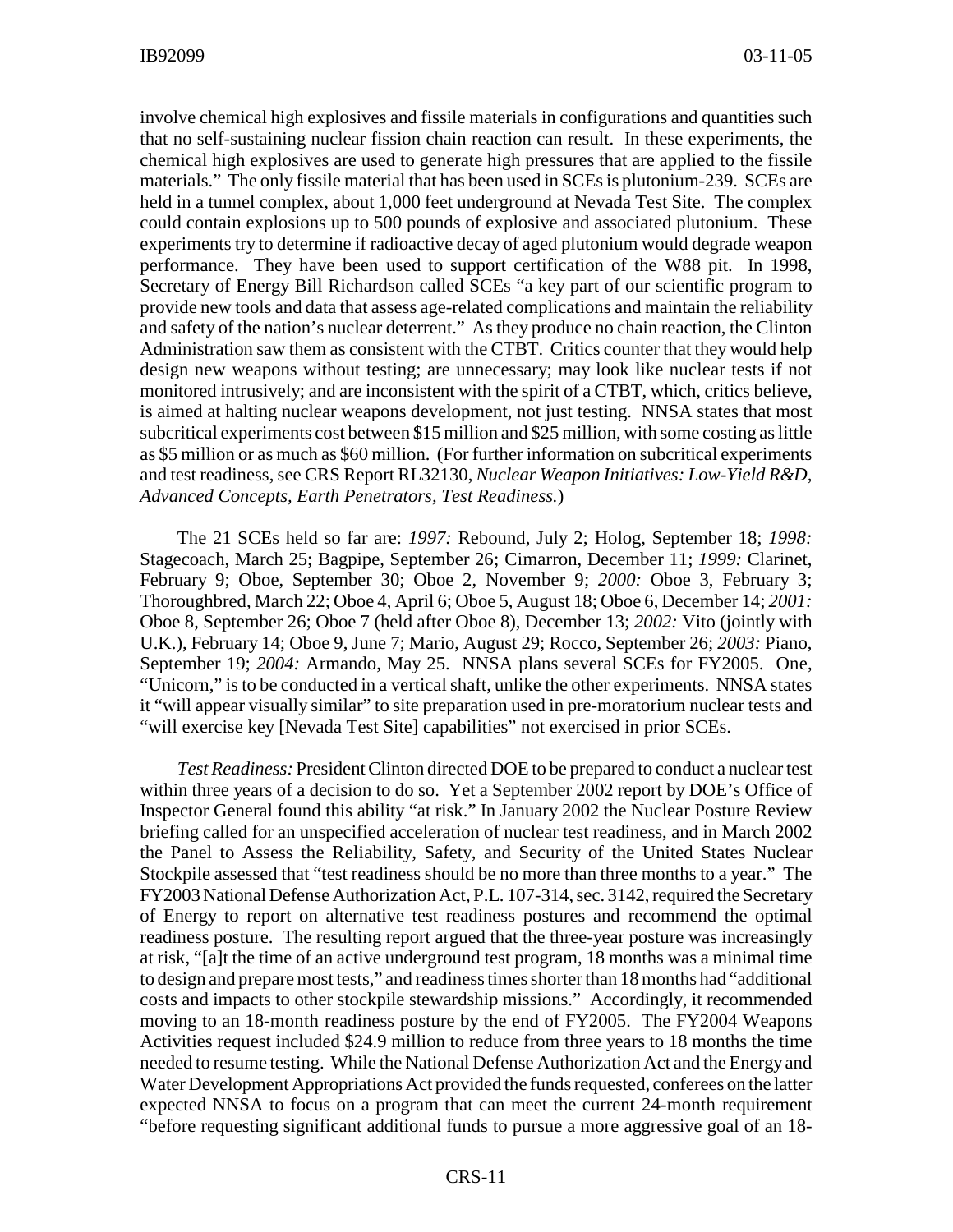month readiness posture." Yet in testimony before the Senate Armed Services Committee on March 24, 2004, NNSA Administrator Linton Brooks said that the goal of test readiness "is to achieve an 18-month test readiness posture as directed by the Defense Authorization Act." The FY2005 National Defense Authorization Act provided the full \$30.0 million requested for test readiness. In the FY2005 energy and water bill, The House Appropriations Committee recommended reducing the Primary Assessment Technologies campaign request of \$81.5 million, which included \$30.0 million for test readiness, by \$15.0 million "to limit the enhanced test readiness initiative to the goal of achieving a 24-month test readiness posture. The Committee continues to oppose the 18-month test readiness posture." The House passed this bill without amending the Weapons Activities section. The FY2005 Consolidated Appropriations Act reduced this campaign by \$7.5 million. The FY2006 request for test readiness is \$25.0 million; NNSA states, "Funds are requested to continue improving the state of readiness to reach an 18-month test readiness posture in FY 2006."

| 1945-49 |     | 1960-64 | 202 | 1980-84 | 92   |
|---------|-----|---------|-----|---------|------|
| 1950-54 | 43  | 1965-69 | 231 | 1985-89 | 75   |
| 1955-59 | 145 | 1970-74 | 137 | 1990-92 | 23   |
|         |     | 1975-79 | 100 | Total   | 1054 |

#### **U.S. Nuclear Tests by Calendar Year**

**Source:** U.S. Department of Energy.

**Note:** These figures include all U.S. nuclear tests, of which 24 were U.K. tests conducted at the Nevada Test Site between 1962 and 1991. They reflect data on unannounced tests that DOE declassified on December 7, 1993. They exclude the two atomic bombs that the United States dropped on Japan in 1945. On June 27, 1994, Secretary O'Leary announced that DOE had redefined three nuclear detonations (one each in 1968, 1970, and 1972) as separate nuclear tests. This table reflects these figures. She also declassified the fact that 63 tests, conducted from 1963 through 1992, involved more than one nuclear explosive device.

#### **CTBT Pros and Cons**

A CTBT is contentious. Supporters argue it would fulfill disarmament commitments the nuclear weapon states made in the Nuclear Nonproliferation Treaty and its 1995 Review and Extension Conference; end a discriminatory regime in which nuclear weapon states can test while others cannot; and aid nonproliferation by preventing nonnuclear weapon states from developing nuclear weapons of advanced design. Some supporters hold a CTBT would freeze a U.S. advantage in nuclear weaponry and that this Nation could maintain its weapons without testing through a program of science and production. A CTBT, it is argued, would also prevent the development of weapons of advanced design by the P5, reducing future threats to the United States, and impede India's ability to develop a thermonuclear weapon. Some hold the treaty would bar China from incorporating any lessons learned from espionage into new warheads.

Critics counter that testing is the only sure way to maintain confidence in the safety and reliability of U.S. nuclear weapons. They contend that if friends and allies doubt U.S. nuclear capability, they might feel compelled to develop their own nuclear weapons to protect their security. Some opponents believe that a CTBT, by undercutting confidence in the U.S. deterrent, could lead to nuclear disarmament, thereby exposing the United States and the world to blackmail by a nation or group possessing a few weapons. Critics also charge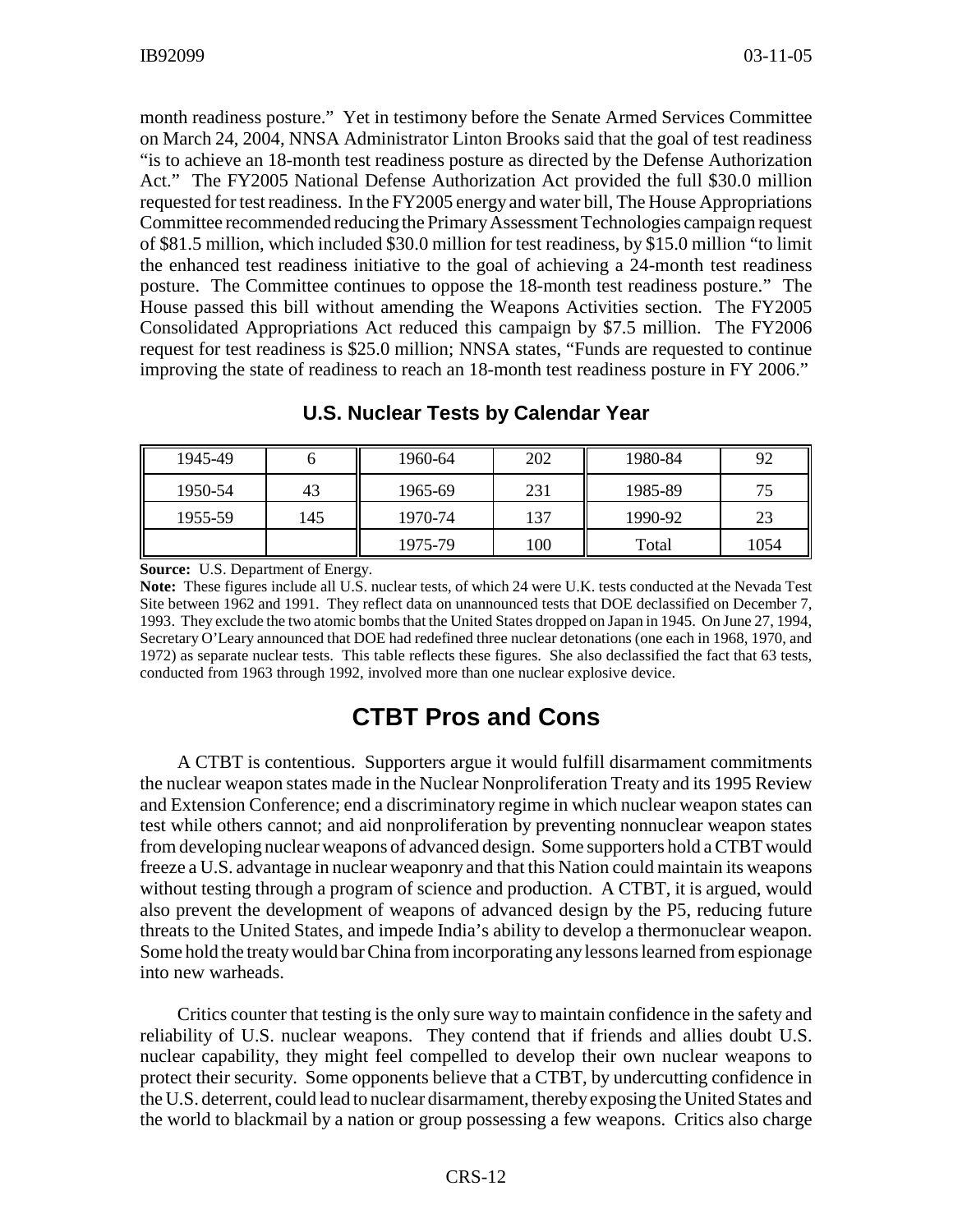that nations wanting to develop nuclear weapons would likely not sign a CTBT and in any event could develop fairly sophisticated weapons without testing; that verification would be difficult; and that the United States might need to develop new weapons to meet new threats. If other nations become nuclear powers or if existing ones develop new weapons, the proper response, in this view, is ballistic missile defense. (For a more detailed discussion, see CRS Report RS20351, *Comprehensive Test Ban Treaty: Pro and Con.*)

#### **CHRONOLOGY**

| $3/10/05$ —  | The European Parliament passed a resolution that, among other things,<br>"reiterates its call for the USA  to sign and ratify the CTBT."                                                                                                       |
|--------------|------------------------------------------------------------------------------------------------------------------------------------------------------------------------------------------------------------------------------------------------|
| $2/04/05$ —  | Bahamas became the 175 <sup>th</sup> nation to sign the CTBT.                                                                                                                                                                                  |
| $12/03/04$ — | The U.N. General Assembly adopted, 177-2, with 4 abstentions, a resolution,<br>"Comprehensive Nuclear-Test-Ban Treaty." (See "Entry into Force," above.)                                                                                       |
|              | $11/00/04$ — The $23rd$ meeting of the CTBTO Preparatory Commission was held<br>November 15-19 in Vienna, Austria.                                                                                                                             |
|              | $09/24/04$ — Foreign ministers from 42 nations issue a statement calling entry into force<br>of the CTBT "more urgent today than ever before."                                                                                                 |
|              | 06/20/04 — In a joint statement, India and Pakistan agreed to reaffirm their unilateral<br>moratoria on nuclear testing, barring extraordinary events, and to establish a<br>dedicated and secure hotline between the two foreign secretaries. |
|              | $05/25/04$ — NNSA held the 21 <sup>st</sup> U.S. subcritical experiment, "Armando."                                                                                                                                                            |
|              | $01/06/04$ — Libya became the 109 <sup>th</sup> nation to ratify the CTBT.                                                                                                                                                                     |

For earlier chronology, see CRS Report 97-1007, *Nuclear Testing and Comprehensive Test Ban: Chronology Starting September 1992.*

## FOR ADDITIONAL READING

- Bailey, Kathleen, and Robert Barker. "Why the United States Should Unsign the Comprehensive Test Ban Treaty and Resume Nuclear Testing." *Comparative Strategy.* April-June 2003: 131-138.
- Butler, Rhett, et al., "The Global Seismographic Network Surpasses Its Design Goal," *Eos,* June 8, 2004: 225, 229.
- Federation of American Scientists. Nuclear Weapons/Nuclear Testing site. [http://www.fas.org/main/content.jsp?formAction=315&projectId=7&projectName =Nuclear+Weapons&contentTypeId=42&contentTypeDesc=Nuclear+Testing].